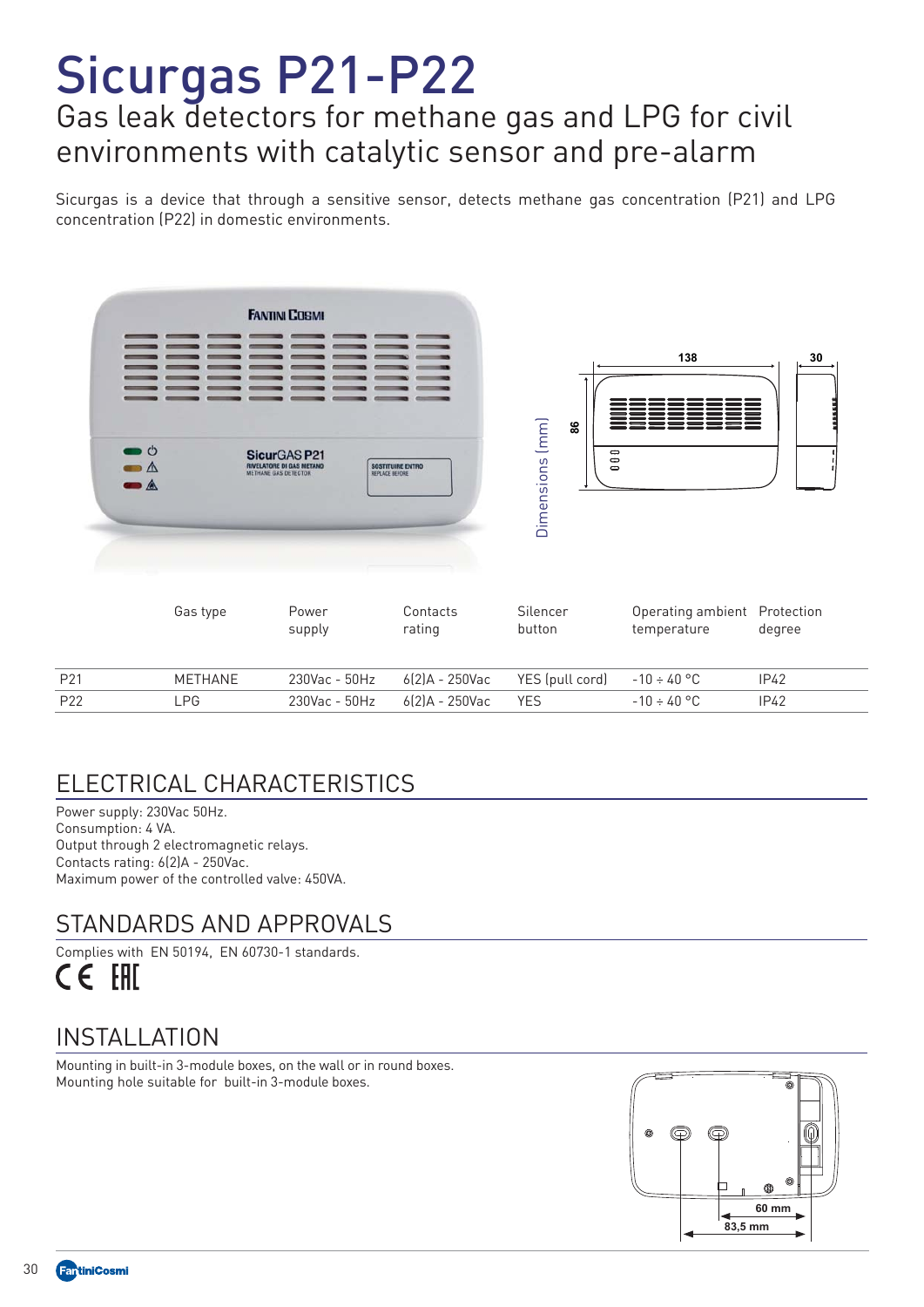

 METHANE is a gas lighter than air, the maximum concentration is located near the ceiling.

Install the unit on the wall, about 30 cm from the ceiling and at a distance from gas using device, between a minimum of 1 meter and a maximum of 4 meters.



LPG is a gas heavier than air; the maximum concentration is located near the floor.

Install the unit approximately 2 meters (minimum 1m, maximum 4m) from the gas using device and about 30 cm from the floor.

#### **OPERATION**

SICURGAS is a device that through a sensitive sensor, detects methane gas concentration (P21) and LPG concentration (P22) in domestic environments.

Sicurgas is equipped with two internal alarms: one visible and one acoustic.

Sicurgas operates a PRE-ALARM when the gas concentration in the air is much under the lower explosion limit (L.E.L.), immediately turning on the red light and activating a possible signaling device (eg.: modem).

If the pre-alarm status persists and consequently the concentration increases depending of the L.E.L. an alarm occurs, in addition to visual signaling also it is activated an acoustic signal that warns the danger, simultaneously Sicurgas is making the relay to interfere in order to control the gas interception valve.

Sicurgas sensor, as all available on the market sensors, while being very selective can also Sicurgas P22 participate for other substances, for example: alcohol vapors, wine etc.

For example, during the use of wine while preparing food is possible, that the detector will enter in alarm situation. To avoid this inconvenience, Sicurgas is equipped with an alarm silencing key, operated with:

 $\blacksquare$  pull cord for Sicurgas P21 for methane gas (mounted up on the wall, 30 cm from ceiling);

 $\blacksquare$  key under Sicurgas P22 body for LPG (mounted down on the wall, 30 cm from the floor). N.B. silencing key must be pressed for at least 1 second.

After having pressed the silencing key, for 10 minutes we will have a non-alarm situation: the buzzer does not emits acoustic signaling, the relay returns in non-alarm position and the red and yellow leds are flashing alternately to indicate the silence period; acting again on the switch during 10 minutes of the silence period, the detector will immediately resume the normal operation.

After 10 minutes, the detector automatically resumes the normal operation.

Here is possible, knowing that can be used substances which can cause a false alarm, to reduce in advance detector's sound to prevent the signalizations and gas shut off of the stoves (due to gas valve intervention).

#### SOME OF THE MOST COMMON SUBSTANCES THAT CAN CAUSE A FALSE ALARM ARE THE FOLLOWING:

wine, liquors, alcohol, deodorants, stain-removers, varnish thinners, hair spray, excessive steam.

The internal relay of Sicurgas P21-P22 can control all kind of valves with manual reset:

- normally closed (NC), always power supplied, which require a commutating stable relay; ■ normally open (NO), which require an impulse relay.
- $\blacksquare$  it is recommended to use a valve with manual reset to stop the gas supply when there is an alarm situation.

The operating mode of the relay is selected during installation, by moving a switch on the printed circuit, usually provided:

- for operation with stable relay for NC valves (switch in down position);
- $\blacksquare$  for operation with impulse relay for NO valves (switch in up position).

With normally closed valves, always power supplied, the system guarantees maximum safety, the gas inflow will be stopped in case of:

- gas concentration threshold exceeding;
- $\blacksquare$  power supply lack of the valve only or of the detector;
- connection breakdown between the detector and valve.



PULL CORD Sicurgas P21



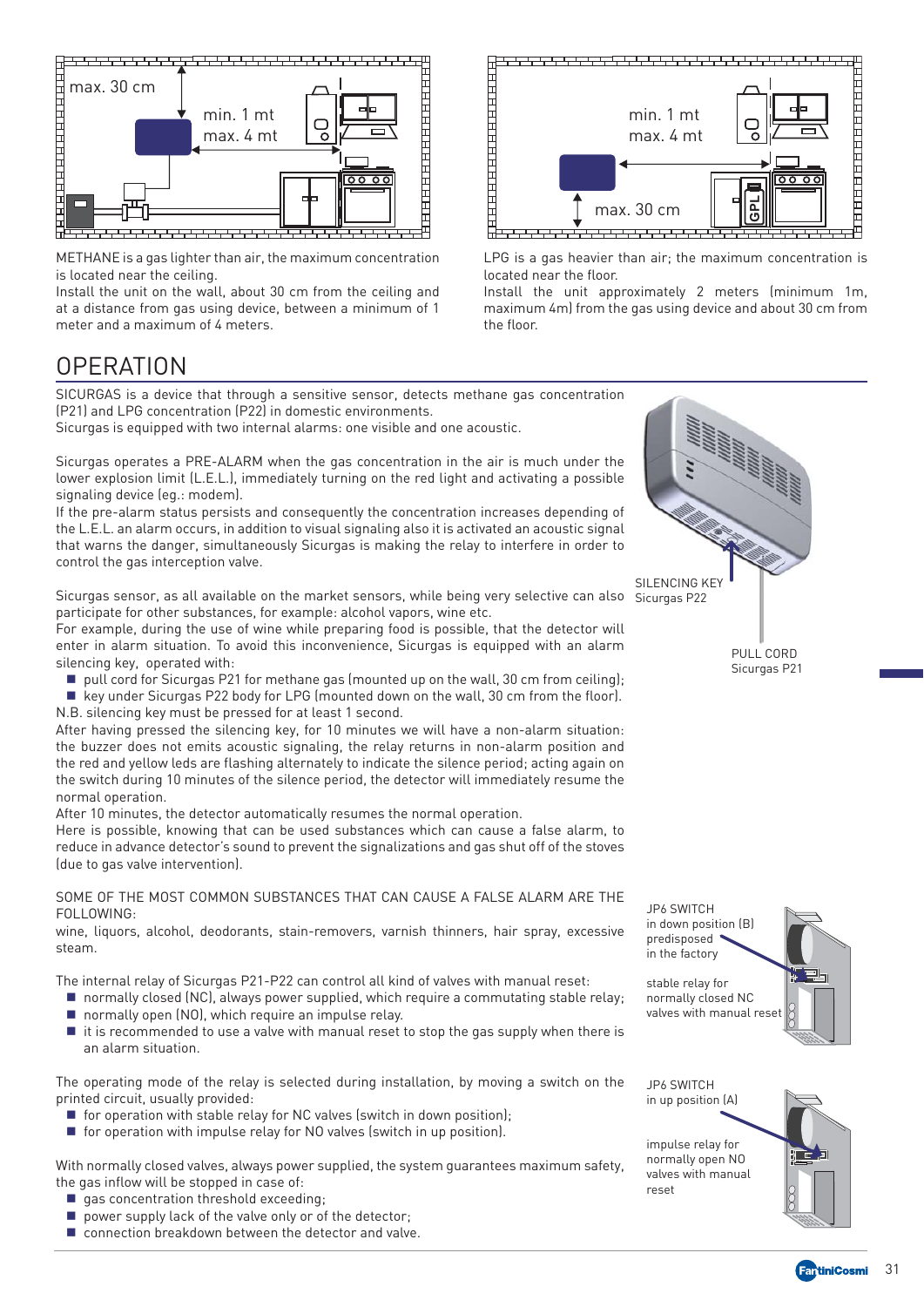EXAMPLE OF CONNECTION of Sicurgas P21 with STABLE RELAY, to control a normally closed NC valve with manual reset (down switch).

With normally closed valves, always power supplied, the system guarantees maximum safety, the gas inflow will be interrupted in case of:

gas concentration threshold exceeding;

valve with manual reset (switch in up position).

guarantees the gas inflow interruption in case of:  $\Box$  gas concentration threshold exceeding.

- **P** power supply lack of the valve only or of the detector;
- connection breakdown between the detector and valve.

 EXAMPLE OF CONNECTION of Sicurgas P21 with IMPULSE RELAY, with current activation, to control a normally open NO

With normally open valves, with current activation, the system

EXAMPLES OF CONNECTION





Using more Sicurgas P21- P22 units to control several rooms with one gas valve.

Example of connection for several Sicurgas detectors with stable relay that control the same normally closed valve NC and an additional external alarm.

The contacts must be connected in series.



Example of connection for several Sicurgas detectors with impulse relay which control the same normally open valve NO. The contacts must be connected in parallel.



#### TECHNICAL FEATURES

Catalytic sensor for gas detection (can be replaced).

Shockproof insulating material casing.

Internal visual and acoustic alarms.

Sicurgas has three warning lights:

- $\blacksquare$  green LED indicates that the detector works properly;
- yellow LED indicates detector failure;
- red LED indicates the gas presence in the environment (ALARM).

Sensor life time approximately 5 years (in clean air) from installation.

The used relay is sealed and filled with inert gas, which ensures in any case the absolute absence of sparks during switching phases. Internal switch for choosing the functioning mode of the relay: stable or impulse.